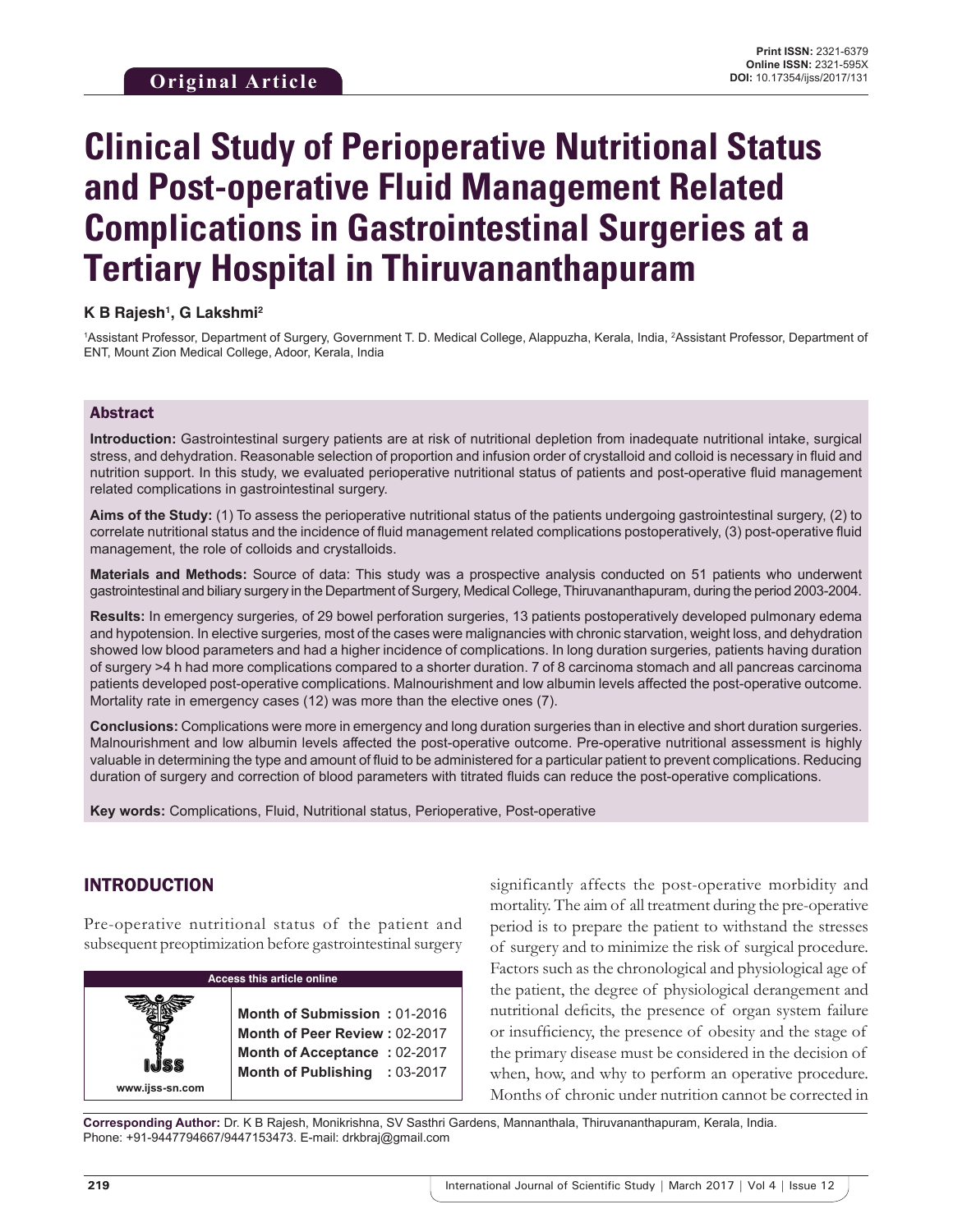a matter of hours, but anemia, dehydration and electrolyte abnormalities can be ameliorated with early initiation of intensive intravenous support and appropriate laboratory monitor.

Perioperative fluid therapy remains a highly debated topic. Its purpose is to maintain or restore effective circulating blood volume during the immediate perioperative period. Maintaining effective circulating blood volume and pressure are key components of assuring adequate organ perfusion while avoiding the risks associated with either organ hypo- or hyperperfusion.

The post-operative management of patients with an acute abdominal catastrophe remains a major challenge for surgeons, anesthetists, and intensivists. One important aspect of gastrointestinal surgery is fluid management either pre-operative, perioperative or postoperative. Intravenous volume replacement given before, during, and after surgery has significantly reduced the mortality. Pre-operative fluid management is normally a hallmark of preparation for urgent or emergency operation, in which one needs to replenish existing fluid or electrolyte deficits and ongoing abnormal losses resulting from the patient's disease or therapy. The goal of nutritional support during malnutrition is to replete protein deficits and lean body mass and attains positive nitrogen balance and weight gain.<sup>1</sup> The strategy in the metabolic support of the critically ill is to limit nitrogen and nutrient losses with the aim of preserving organ structure and function.

The nutritional history and physical examination provide only a gross qualitative picture of nutritional status that is limited by the patients recall and by the accuracy of hospital records, which often neglect the potential effect of malabsorption or lifestyle.

Lab investigations such as serum albumin and serum transferrin levels give a rough index of nutritional status.

## **Pre-operative Nutritional Support**

Pre-operative nutritional support for 7-10 days before surgery considered in:

- 1. Patients with weight loss more than 15%
- 2. Serum albumin  $\langle 3 \text{ g}/\text{d} \text{l} \rangle$
- 3. Nutritional risk index <83.5
- 4. More than 5 days starvation.

## **Post-operative Nutritional Support**

Post-operative nutritional support has been advocated in following patients:

Those who are not going to eat for more than 7 days after surgery

- 2. Patients with weight loss >15% in the pre-operative period, particularly if there is physiological dysfunction
- 3. Patients who have experienced severe sepsis and trauma and whether have increased metabolic requirement
- 4. Patients with enterocutaneous fistula particularly of the high output variant.

All the above indices were based on serum albumin levels and it is important in all quantitative measurements of nutritional status. Along with that total protein and hemoglobin levels of the patient give a fairly good idea about the nutritional status.

However, many important issues still remain unresolved in terms of fluid resuscitation. Fluid therapy controversies often arise from a common misconception; the failure to diagnose deficient plasma volume clinically in the presence of excessive interstitial water.

Frequently post-operative shock patients have maldistributed flow with contracted plasma volume but increased interstitial water. Therapy should be aimed at improving circulatory function by restoring plasma volume, not overloading an already expanded interstitial space. Restoration of blood volume is the most important correctable therapeutic problem in acute circulatory shock.

## **Effect of Crystalloids in Fluid Resuscitation**

Fluid retention in critically ill patients may be partly due to the administration of saline or carbohydrate as the sole caloric intake, particularly in those who are chronically depleted. Intravenous glucose administration produces acute fluid retention in fasting but otherwise healthy young man by reducing sodium excretion. The effect is increased when sodium chloride is given simultaneously.

Because an expanded extracellular water may contribute to respiratory failure in critically ill patients, the routine administration of 5% glucose and electrolyte solutions should be replaced with adequate parenteral nutrition mainly composed of amino acids, fat, vitamins, minerals, and carbohydrates in quantities that maintain the blood glucose between 100 and 200 mg/dl.

## **Advantage of Colloids**

Comparison of hemodynamics and oxygen transport responses to colloid and crystalloid solutions in early adult respiratory distress syndrome (ARDS)/pulmonary edema in which the physiological effects of 1000 ml of crystalloid solutions were compared with those of 100 ml of 25% albumin in 23 patients who developed ARDS showed that 100 ml of 25% albumin solution increased the plasma volume by 450 ml by dragging 350 ml of interstitial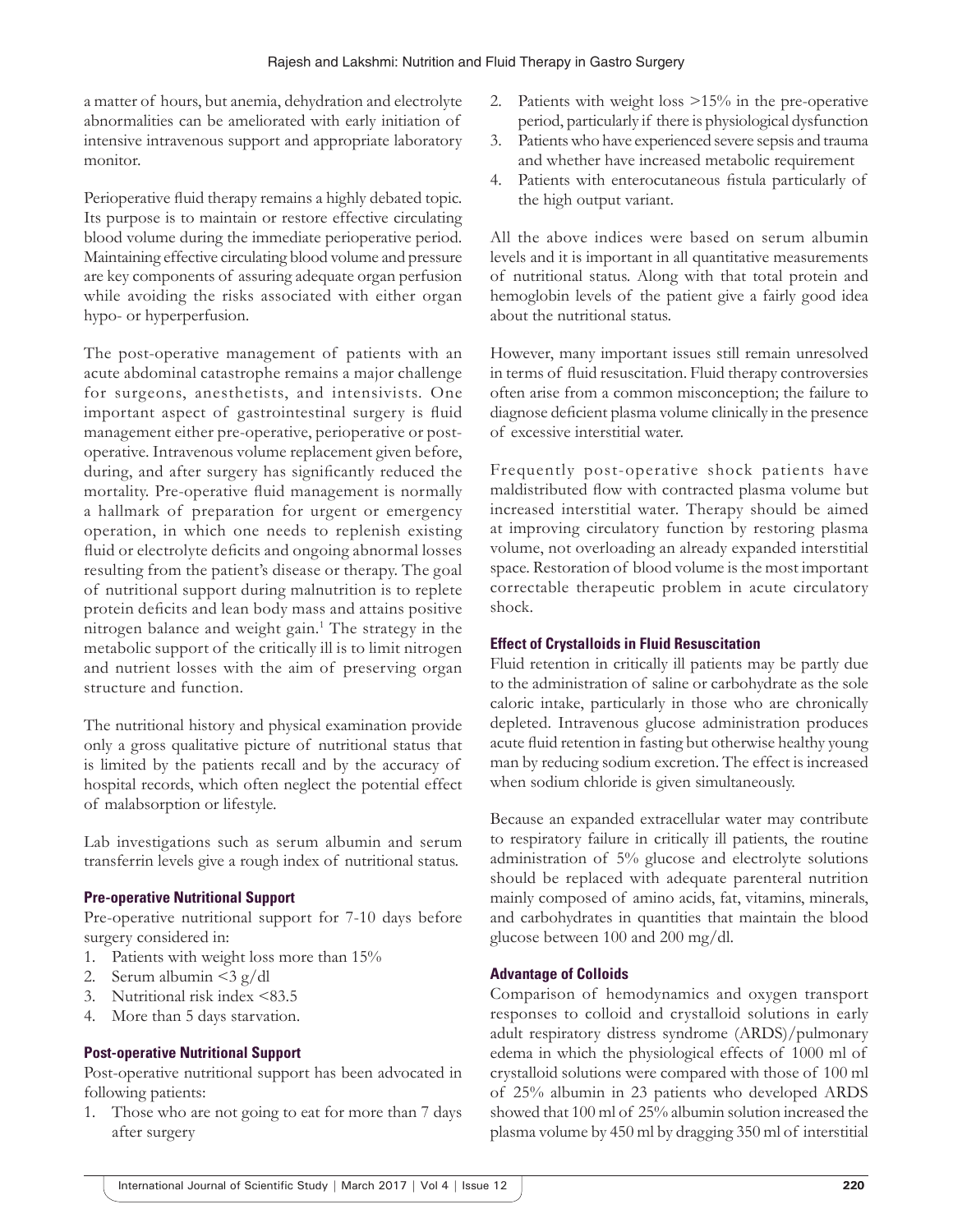water into the intravascular space. By contrast, 1000 ml of Ringer lactate given to the same patients expanded blood volume by <200 ml at the end of infusion. Crystalloids and colloids should be given in a ratio 3:1 to produce the same volume expansion.

Furthermore, any restoration of blood volume produced by colloids will be nullified by over administration of crystalloids. The successful outcome of surgery depends on comprehensive pre-operative evaluation, patient preparation, skilled surgical technique, and meticulous post-operative care. A better understanding of the natural history of disease allows for improved pre-operative and post-operative management. Although perioperative fluid management remains a highly debated subject, data suggests that goal-directed fluid therapy with the objective of hemodynamic optimization can reduce complications after major surgery. Hence, fluids should be treated as any other intravenous drug therapy, and thus, careful consideration of its timing and dose is mandatory.

In this study, we evaluated the perioperative nutritional status of patients and post-operative fluid management related complications in gastrointestinal surgery.

## **Aims of the Study**

- 1. To assess the perioperative nutritional status of the patients undergoing gastrointestinal surgery based on serum albumin, hemoglobin, and total protein levels and their post-operative outcome
- 2. To study the incidence of fluid management related complications postoperatively in elective and emergency surgeries
- 3. Post-operative fluid management, the role of colloids and crystalloids.

## MATERIALS AND METHODS

## **Source of Data**

This study was a prospective analysis done on 51 patients who underwent gastrointestinal and biliary surgery in the Department of Surgery, Medical College, Thiruvananthapuram, during the period 2003-2004.

## **Period**

12 months.

## **Inclusion Criteria**

Patients who underwent gastrointestinal surgery, both elective and emergency surgery, with:

- Serum albumin  $\langle 3.5 \text{ g}/\text{d}$ l.
- Serum total protein  $\leq 6$  g/dl
- Blood hemoglobin  $\leq 10$  g/dl.

## **Exclusion Criteria**

Patients with cardiac diseases, renal dysfunction, and respiratory diseases were excluded from the study.

Pre-operative assessment of hemodynamic variables and nutritional status was done, which included routine blood and urine tests, renal function test, serum electrolytes, serum albumin, and total protein.

Preoperatively the type of anesthesia, duration of surgery, use of hypotensive anesthetic drugs was observed. As per the blood loss, the type and the quantity of fluids given by the anesthetist were noted, and the final input and output were assessed.

Post-operative management of these patients was done in the surgical intensive care unit and critical unit. Reestimation of blood parameters was done.

These patients were monitored based on variables such as central venous pressure, arterial blood gas, urine output, and blood pressure.

Incidence of fluid management related complications such as hypotension and pulmonary edema were assessed. Patients were followed up to the final outcome.

## OBSERVATIONS AND RESULTS

**Complications in Emergency Surgeries (Table 1 and Figure 1)** Among 10 duodenal ulcer perforations, 4 developed pulmonary edema and hypotension. Among 11 gastric ulcer perforations, 3 developed pulmonary edema and hypotension (Table 1).

In 2 patients with gall bladder perforation, 1 patient developed pulmonary edema. 1 patient with jejunal perforation developed pulmonary edema and hypotension. 1 patient who underwent emergency cholecystectomy developed pulmonary edema and hypotension.

About 2 patients with sigmoid growth perforation developed pulmonary edema and 1 had associated hypotension. 2 patients with obstructed inguinal hernia perforation developed pulmonary edema and hypotension.

## **Complications in Elective Surgery (Table 1 and Figure 1)**

Most of these cases were malignancies. They all had a history of chronic starvation, weight loss, and dehydration. Their blood parameters were low and had a higher incidence of complications.

## **Emergency versus Elective Laparotomy (Table 2 and Figure 2)**

Emergency cases showed more complications than elective since the urgency of surgical intervention limited the length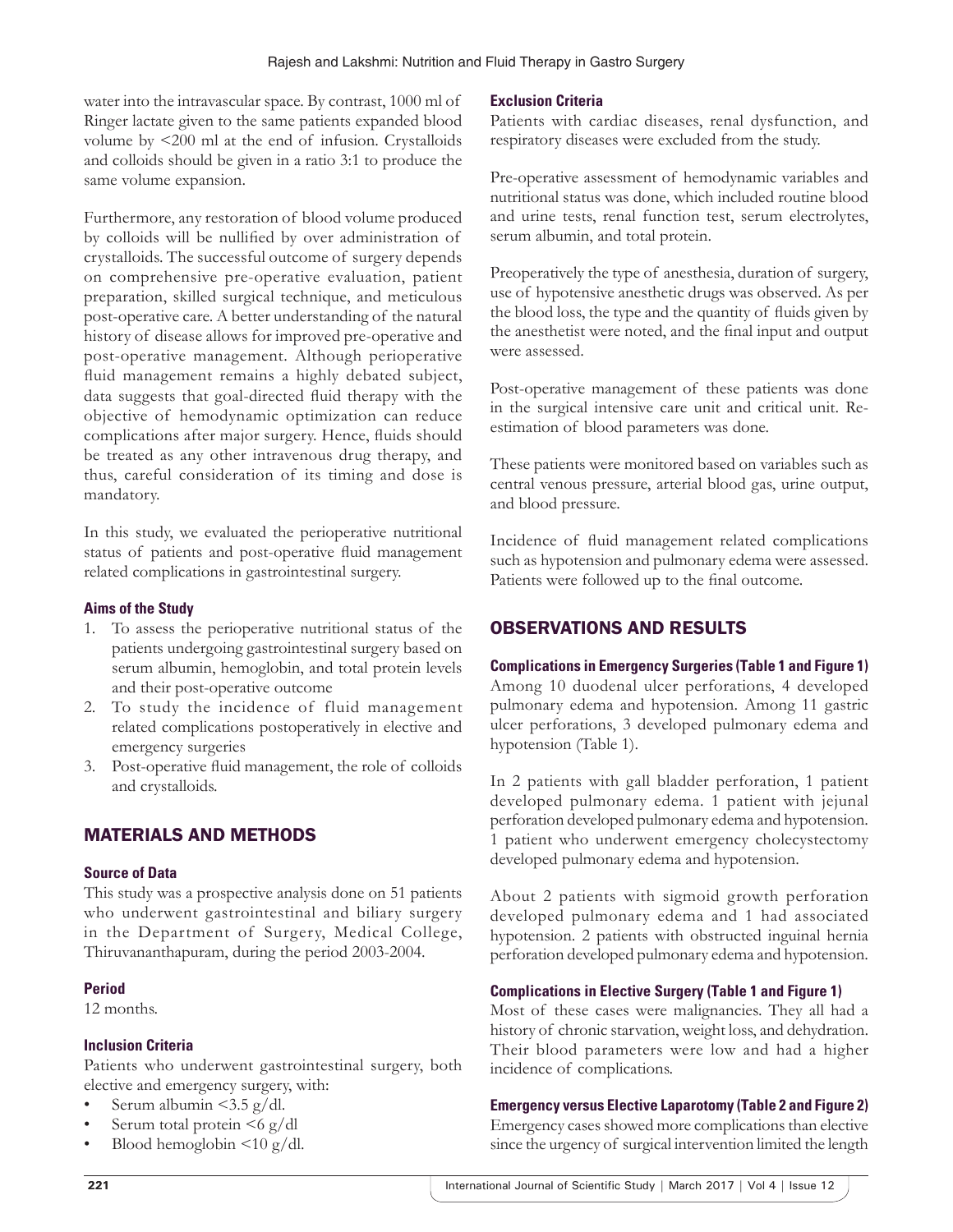| <b>Cases</b>                                        |    | Total number Pulmonary edema Hypotension Anastomotic leak |  | <b>Wound</b><br>dehiscence | Deep vein<br>thrombosis |
|-----------------------------------------------------|----|-----------------------------------------------------------|--|----------------------------|-------------------------|
| DU perforation                                      | 10 |                                                           |  |                            |                         |
| GU perforation                                      |    |                                                           |  |                            |                         |
| Sigmoid growth perforation                          |    |                                                           |  |                            |                         |
| GB perforation                                      |    |                                                           |  |                            |                         |
| Obstructed inguinal hernia perforation              |    |                                                           |  |                            |                         |
| Carcinoma pancreas                                  |    |                                                           |  |                            |                         |
| Multiple resection                                  |    |                                                           |  |                            |                         |
| APR.                                                |    |                                                           |  |                            |                         |
| Right hemicolectomy                                 |    |                                                           |  |                            |                         |
| Cholecystectomy and common bile duct<br>exploration |    |                                                           |  |                            |                         |
| Carcinoma stomach                                   |    |                                                           |  |                            |                         |
| Jejunal perforation                                 |    |                                                           |  |                            |                         |
| Appendicular perforation                            |    |                                                           |  |                            |                         |

#### **Table 1: Post‑operative complications in emergency and elective surgeries**

DU: Duodenal ulcer, GU: Gastric ulcer, GB: Gall bladder, APR: Abdominoperineal resection







**Figure 2: Emergency versus elective**

of pre-operative preparation and the time for correcting pre-existing abnormalities. In 23 patients who developed fluid overload related complications, 14 were emergency 9 were elective.

#### **Albumin Level and Complications (Table 3 and Figure 3)**

1. Among the 51 patients, 22 patients had severe malnutrition, 21 of them developed complications, only 5 recovered (Table 3)

| <b>Table 2: Emergency versus elective</b> |                     |                      |                  |  |  |
|-------------------------------------------|---------------------|----------------------|------------------|--|--|
| Cases                                     | <b>Total number</b> | <b>Complications</b> | <b>Mortality</b> |  |  |
| Emergency                                 | 29                  | 14                   | 12               |  |  |
| Elective                                  | つつ                  | 9                    |                  |  |  |

#### **Table 3: Albumin levels and complications**

| <b>Albumin</b> |    | <b>Total number</b> Complications Recovered Mortality |    |  |
|----------------|----|-------------------------------------------------------|----|--|
| 2.5            | 22 | 21                                                    |    |  |
| $2.5 - 3$      | 15 |                                                       | 13 |  |
| $3 - 3.5$      | 14 |                                                       | 14 |  |

- 2. Among the 15 patients who were moderately malnourished, 2 patients developed complications and later expired
- 3. No complications were seen in the mildly malnourished group.

In those patients who had low albumin levels in the perioperative period developed more complications than others.

#### **Duration of Surgery**

Duration of surgery was <2 h in 14 patients and postoperative period was relatively uneventful.

#### **Mortality and Recovery (Table 4 and Figure 4)**

Out of 51 patients, mortality was 19. Cause of death in 15 patients was respiratory failure. The 32 patients who recovered from complications were duly managed by titrated fluid correction, adequate nutritional correction with nutritional supplements, fresh frozen plasma, albumin, and blood transfusion. 2 needed ventilatory support for recovery (Table 5 and Figure 5).

In this study, it was found that the complications were less and recovery was better in patients who were given both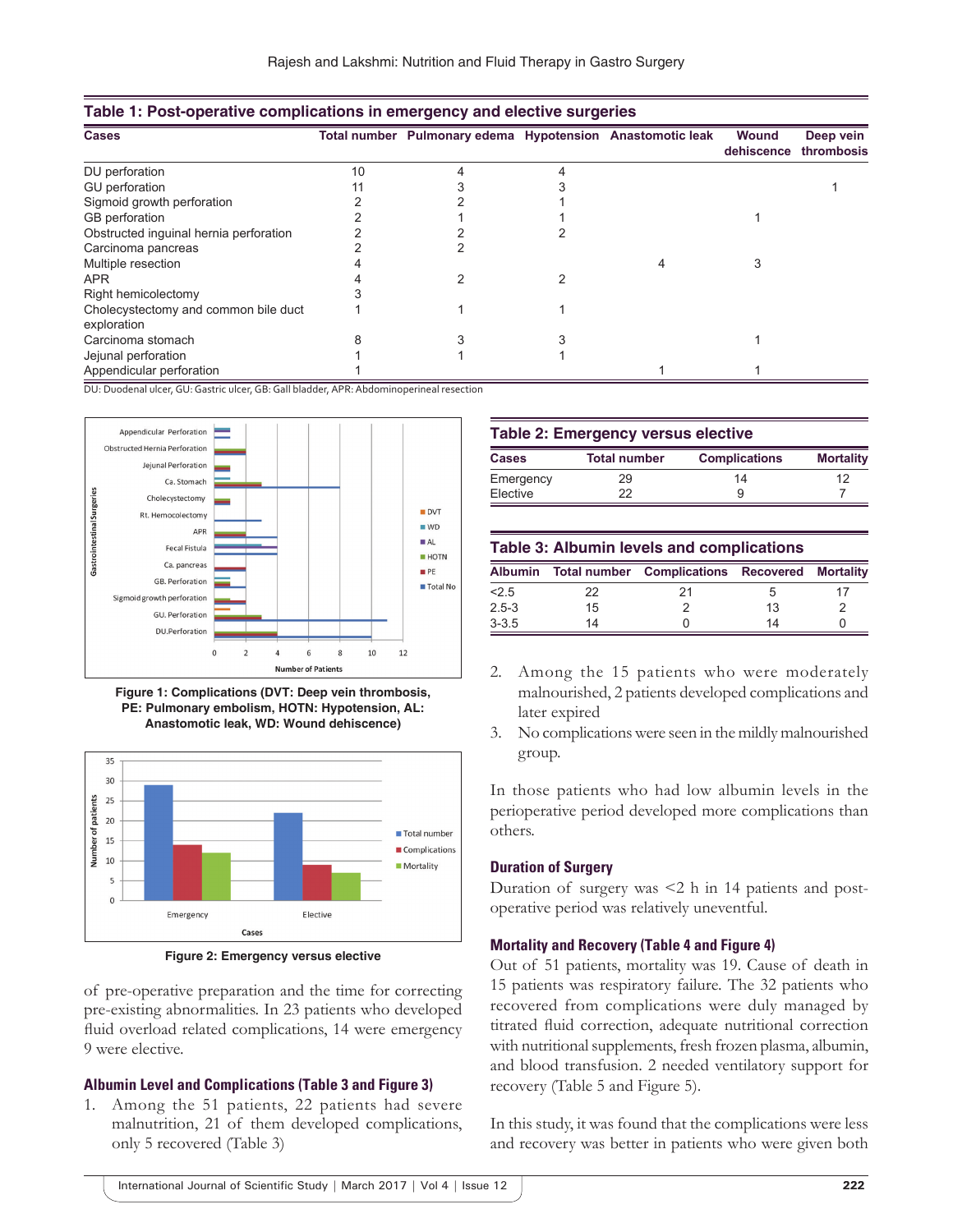crystalloids and colloids in adequate proportion with due importance to colloids wherever required.

## **DISCUSSION**

Modern resuscitation of the acutely ill began during the conflicts which occurred in the early and middle parts of the 20<sup>th</sup> century. Walter. B. Canon, professor of physiology at Harvard introduced the term "homeostasis" to describe the "coordinated physiological processes" that maintain a steady state for most systems. He could well be called "the father of critical care."

Francis D. Moore (1913-2001) defined objectives of metabolism in surgical patients and in 1959 published his widely quoted book "Metabolic Care of Surgical Patients." In 1960, Jonathan. E. Rhoads (1907-2002) in collaboration with colleagues Hars Vars and Stan Dudrick described the technique of total parenteral nutrition, which has become an important lifesaving treatment in the management of the critically ill patients who cannot tolerate standard enteral feedings. As in studies about the total parenteral nutrition of Veterans Affairs 1991<sup>2</sup> evidence to support pre-operative nutrition support is limited but suggests

| <b>Table 4: Post-operative outcome</b>                                                             |                  |                  |  |  |  |  |
|----------------------------------------------------------------------------------------------------|------------------|------------------|--|--|--|--|
| Cases                                                                                              | <b>Mortality</b> | <b>Recovered</b> |  |  |  |  |
| DU perforation                                                                                     | 4                | 6                |  |  |  |  |
| <b>GU</b> perforation                                                                              | 3                |                  |  |  |  |  |
| Sigmoid growth perforation                                                                         |                  |                  |  |  |  |  |
| <b>GB</b> perforation                                                                              |                  |                  |  |  |  |  |
| Obstructed hernia                                                                                  |                  |                  |  |  |  |  |
| Carcinoma pancreas                                                                                 |                  |                  |  |  |  |  |
| Multiple resection                                                                                 |                  |                  |  |  |  |  |
| <b>APR</b>                                                                                         |                  | 2                |  |  |  |  |
| Right hemicolectomy                                                                                |                  | 3                |  |  |  |  |
| Cholecystectomy and CBD exploration                                                                |                  |                  |  |  |  |  |
| Carcinoma stomach                                                                                  |                  | 5                |  |  |  |  |
| Jejunal perforation                                                                                |                  |                  |  |  |  |  |
| Appendicular perforation<br>DH Ducalcael aless CH Central aless CD Cell Lledder ADD Abdenstreament |                  |                  |  |  |  |  |

DU: Duodenal ulcer, GU: Gastric ulcer, GB: Gall bladder, APR: Abdominoperineal resection

## **Table 5: Management of recovered patients**





**Figure 3: Albumin level and complications**



**Figure 4: Post-operative outcome**



**Figure 5: Management of recovered patients**

| Table 5: Management of recovered patients |                 |                         |                                                                           |  |                                        |  |
|-------------------------------------------|-----------------|-------------------------|---------------------------------------------------------------------------|--|----------------------------------------|--|
| Cases                                     | Total<br>number | Duration of surgery<2 h | <b>Titrated fluid correction and</b><br>nutritional parameters correction |  | Ventilator support Life-saving surgery |  |
| DU perforation                            |                 |                         |                                                                           |  |                                        |  |
| GU perforation                            |                 |                         |                                                                           |  |                                        |  |
| Sigmoid growth perforation                |                 |                         |                                                                           |  |                                        |  |
| GB perforation                            |                 |                         |                                                                           |  |                                        |  |
| Carcinoma pancreas                        |                 |                         |                                                                           |  |                                        |  |
| Right hemicolectomy                       |                 |                         |                                                                           |  |                                        |  |
| Fecal fistula                             |                 |                         |                                                                           |  |                                        |  |
| APR                                       |                 |                         |                                                                           |  |                                        |  |
| Carcinoma stomach                         |                 |                         |                                                                           |  |                                        |  |

DU: Duodenal ulcer, GU: Gastric ulcer, GB: Gall bladder, APR: Abdominoperineal resection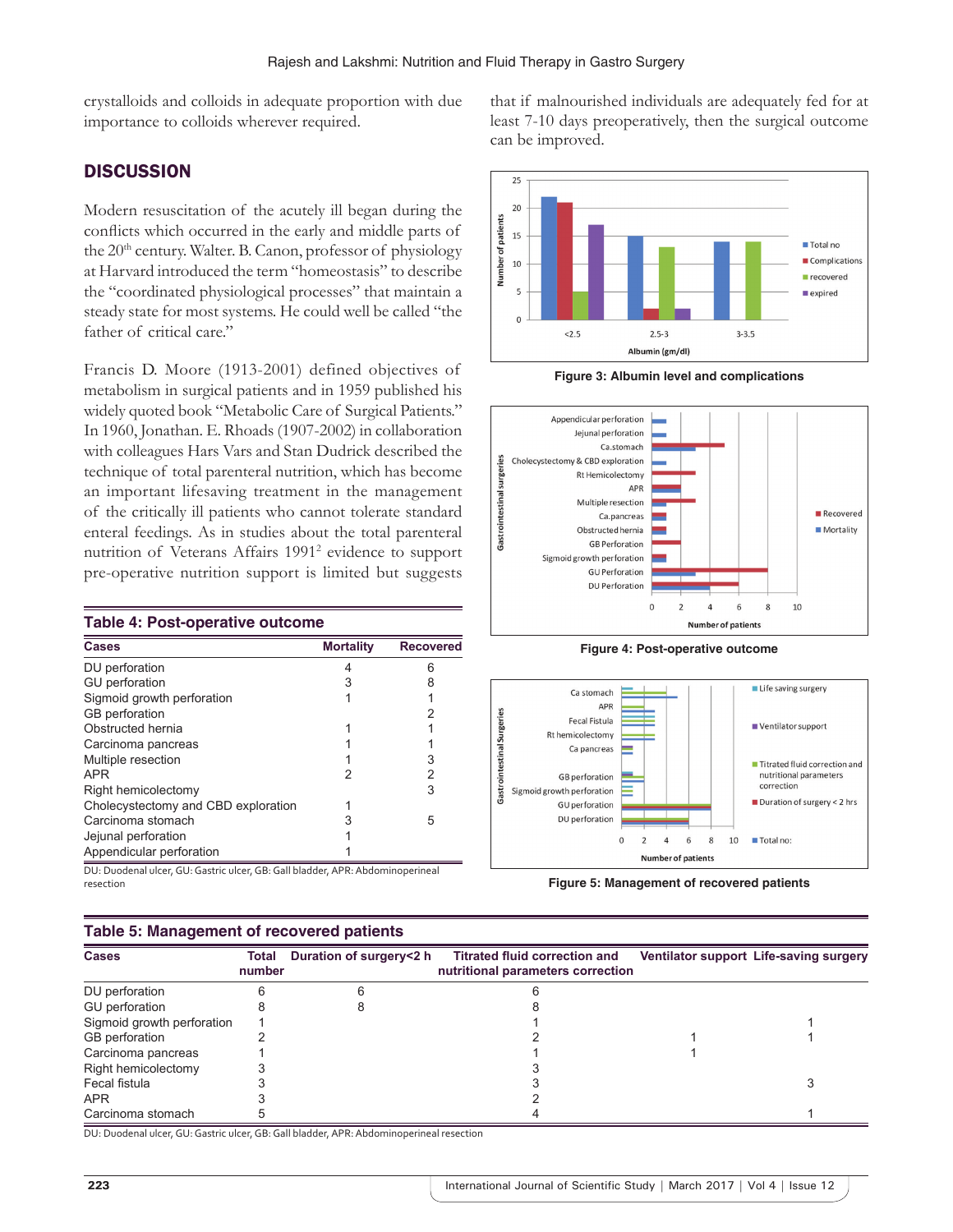Surgeons have been at the forefront in practically all the major developments in nutritional support down through the ages. In 1970 John Hunter first described the use of a tube to feed a patient enterally and almost a century later, the first successfully performed surgical gastrostomy was reported in 1876 (Gauderer and Stellato). Fleming and Remington in 1981 described the concept of intestinal failure, which is defined as a reduction in functioning gut mass below the minimum necessary for the adequate digestion and absorption of nutrients.

In this study, 62.7% patients recovered from complications postoperatively and 32.3% mortality was present.

Pre-operative assessment of hemodynamic variables and nutritional status was done, which included routine blood and urine tests, renal function test, serum electrolytes, serum albumin, and total protein. With respect to albumin levels it was found that 95% patients with albumin levels <2.5 g/dl had complications; 13.3% patients with albumin levels between 2.5 and 3 g/dl had complications. These findings are in consistent with the studies of Gibbs *et al.*<sup>3</sup> in which they quote albumin also have been found to predict post-operative mortality and morbidity for patients undergoing elective surgery and post-operative morbidity for those undergoing gastrointestinal tract surgery. Also in studies by Rich *et al.*4 and group it's said that increased complications and prolonged hospital stay are in elderly cardiac surgical patients with low serum albumin.

In our study, it was found that 48.27% of patients undergoing emergency surgeries had complications when compared to 40.9% of patients undergoing elective surgeries. This is in consistent with studies conducted by Kumar *et al.*1 where they quote that compared with the elective patients, the emergency patients had a higher rate of morbidity and mortality.

Post-operative fluid management related complications were mainly hypotension (35.29%) and pulmonary edema (41.17%). 2 patients needed ventilatory support. Rest of the patients recovered from complications with titrated fluid correction and correction of nutritional parameters. This is in consistent with studies of Brandstrup et al.<sup>5</sup> where hypotension and cardiopulmonary complications postoperatively were managed by restricted fluid therapy.6 In this study it was found that the complications were less and recovery was better in patients who were given both crystalloids and colloids7-9 in adequate proportion with due importance to colloids wherever required. According to studies by Choi *et al.*,<sup>10</sup> there is no apparent difference in pulmonary

edema, mortality, or length of stay between isotonic crystalloid and colloid resuscitation which was different from our observations.

Out of 32 patients recovered 14 underwent surgery for <2 h duration that is about 43.75%. Prolonged surgeries show more complications than surgeries of short duration. According to studies by Qaseem *et al.,*<sup>11</sup> patients with prolonged surgeries show higher risk of post-operative pulmonary complications which was in consistent with our studies.

## **CONCLUSION**

- 1. Perioperative nutritional status of the patients undergoing gastrointestinal surgery did affect the outcome. In patients with poor albumin levels, complications were more
- 2. Prolonged surgeries had more complications than surgeries of shorter duration
- 3. Fluid management related complications postoperatively in emergency surgeries were more than elective due to lack of time for adequate correction of blood parameters and nutritional status
- 4. Pre-, per-, and post-operative fluid management complications such as hypotension and pulmonary edema were duly corrected with titrated fluid correction and correction of nutritional parameters
- 5. In this study, it was found that the complications were less and recovery was better in patients who were given both crystalloids and colloids in adequate proportion with due importance to colloids wherever required.

# REFERENCES

- 1. Kumar S, Kafle P, Patowary BN, Belbase N, Agrawal S, Shrestha S, *et al*. Surgical outcome and clinical profile of emergency versus elective cases of colorectal cancer in college of medical sciences, Nepal. J Coll Med Sci Nepal 2013;9:25-30.
- 2. Perioperative total parenteral nutrition in surgical patients. The veterans affairs total parenteral nutrition cooperative study group. N Engl J Med 1991;325:525-32.
- 3. Gibbs J, Cull W, Henderson W, Daley J, Hur K, Khuri SF. Preoperative serum albumin level as a predictor of operative mortality and morbidity results from the national VA surgical risk study. Arch Surg 1999;134:36-42.
- Rich MW, Keller AJ, Schechtman KB, Marshall WG Jr, Kouchoukos NT. Increased complications and prolonged hospital stay in elderly cardiac surgical patients with low serum albumin. Am J Cardiol 1989;63:714-8.
- 5. Brandstrup B, Tønnesen H, Beier-Holgersen R, Hjortsø E, Ørding H, Lindorff-Larsen K, *et al.* Effects of intravenous fluid restriction on postoperative complications: Comparison of two perioperative fluid regimens: A randomized assessor-blinded multicenter trial. Ann Surg 2003;238:641-8.
- 6. Aga Z, Machina M, McCluskey SA. Greater intravenous fluid volumes are associated with prolonged recovery after colorectal surgery: A retrospective cohort study. Br J Anaesth 2016;116:804-10.
- 7. Finfer S, Liu B, Taylor C, Bellomo R, Billot L, Cook D, *et al.* Resuscitation fluid use in critically ill adults: An international cross-sectional study in